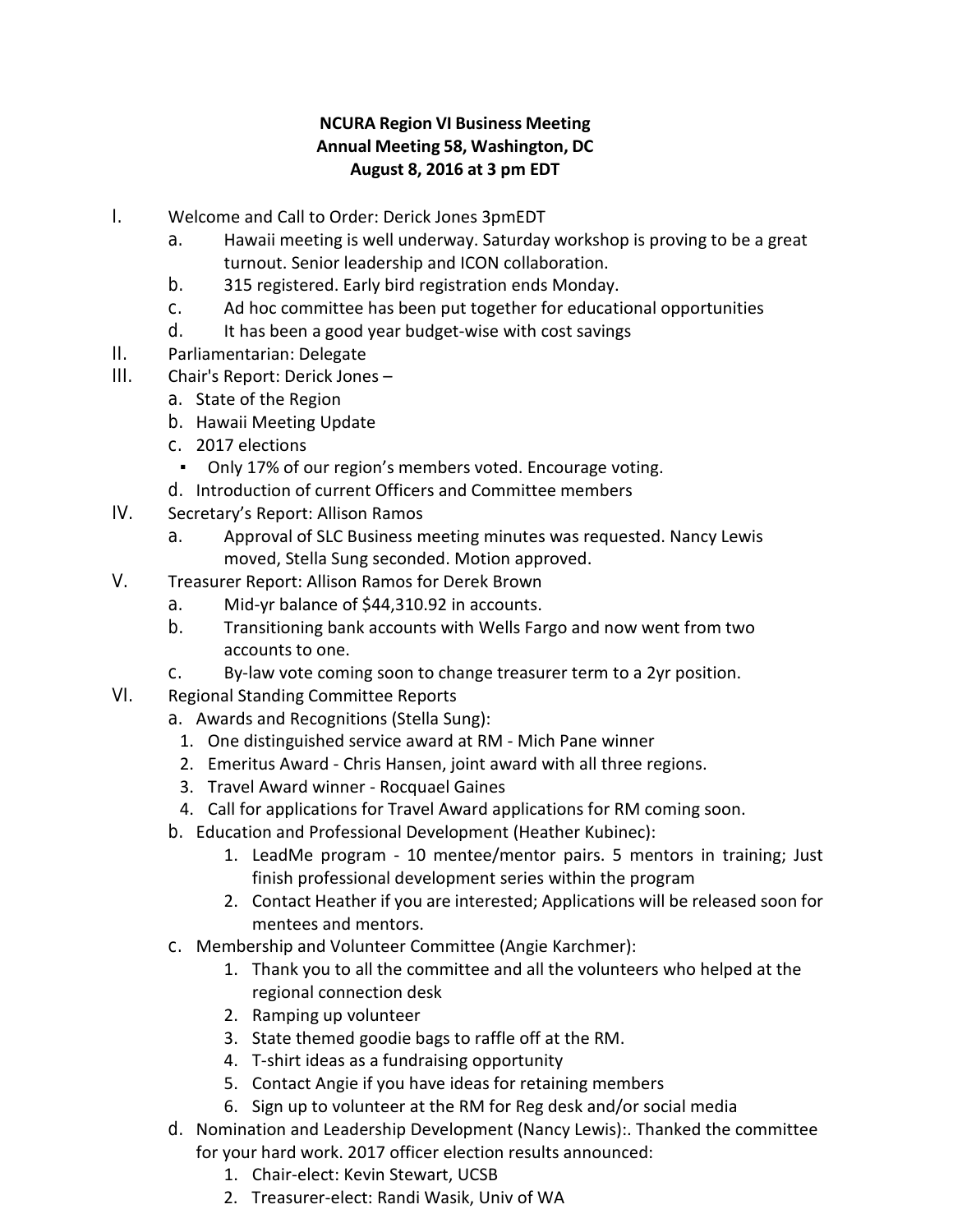- 3. Secretary-elect: Samuel Rodriquez-Flecha
- 4. Regional Advisory Committee: Erika Blossom, UCI
- 5. NCURA Member at large: Julie Guggiano, Central Washington
- 6. Rosemary, Georgette, Dan, Kim, committee Thank you!
- VII. Ad hoc committee:
	- a. Strategic Review (Nancy Lewis)
		- Formed by Melissa Mullen, past Chair, to make sure we are meeting the needs of our region
		- Mich Pane, Sean Williams, Heather Kubinec, Kevin Stewart, Rosie Madnick are the members.
		- Comparison review with other regions of how to move our region forward. Goal is to have more substantive deliverables by the HI meeting. Some ideas are to have other committee chairs report to other officers and not just the Chair; Reviewing the bylaws
	- b. Educational committee (Sinnamon Tierney):
		- Idea is to offer one-day rotating workshop
		- First spot is UCI at end of Jan/early Feb; Topic to be announced soon
- VIII. National Report
	- a. Board of Directors: Sam Westcott
	- b. NLDC Bruce Morgan
		- running organization-wide elections, select award recipients, executive leadership program to help identify and prepare individuals for leadership roles at a national level.
		- Proposed by-law change that will be discussed Wed at 7:30am. For the last 2 election cycles, it has been difficult to find people at Pres, VP, Secretary, and Treasurer Roles. The bylaws state that there must be at least 2 people put forward on the ballot. We need more flexibility to move forward if there is one qualified person to put on the ballot
		- Membership has grown to 7500 members,
		- Officer selection process will be changing this will happen whether or not the bylaw change happens. Extend the nomination process. E-blast will come out
		- 2018 election cycle will begin in the fall of 2016 nomination period, NLDC will vet the candidates, and board of directors will rank the candidates. Depending on the by-law change, the nominations will be ranked. Possible change for how the ballot is worded. All of this will happen between Fall16-May17. Ballot will close Jul17
		- Brief video of the candidates for people to see the nominees? We don't want the nominees to be burdened,
		- Education Scholarship fund. Once it hits \$100k, scholarships for an MRA will be available. More than \$65k has been raised so far.
		- Upcoming deadlines opportunities coming in the fall
		- Australasian fellowship tab on NCURA homepage.
	- c. Professional Development Committee (Sinnamon Tierney):
		- New educational program committee led by Georgette Sakumoto, looking at all prior NCURA programming. In the process of soliciting feedback.
		- Lifecycle webinars available for purchase. UCI has purchased all of them and offering 1 per month to the research admins on their campus